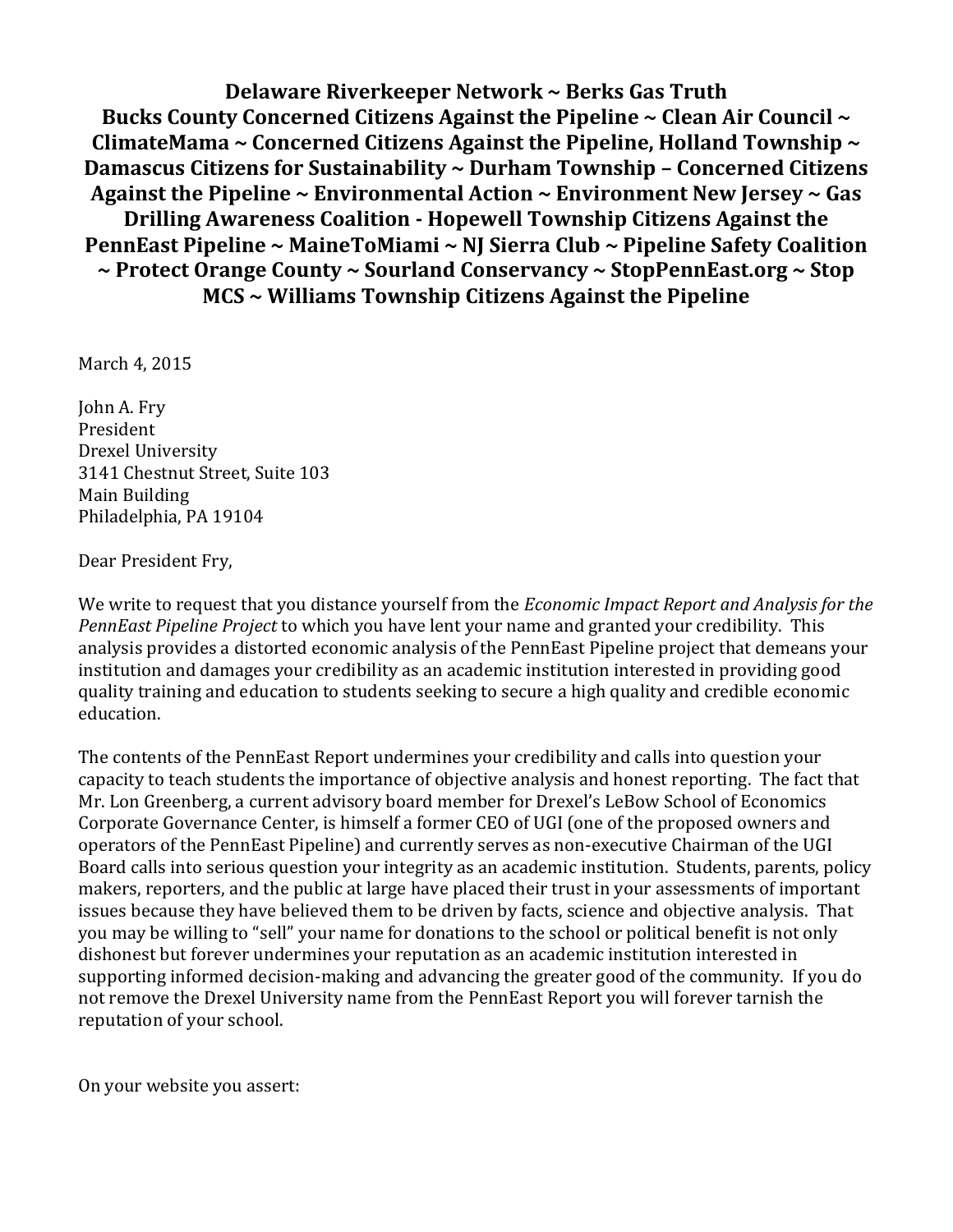"The School of Economics will continue Drexel LeBow's commitment to ….conducting research that aligns with business trends and informs policy makers."

For policy makers to be informed, they need accurate, honest, credible and complete information. When academic institutions such as Drexel University place their stamp of approval on a piece of research, there is an expectation by the public and policy makers that there has been an earnest attempt to provide the kind of high quality and credible information they need for informed decision-making. The *Economic Impact Report and Analysis for the PennEast Pipeline Project* (PennEast Report) endorsed by the Drexel University School of Economics has betrayed the public trust.

The PennEast Report is a blatant marketing ploy lacking the integrity, data and credible analysis one would expect from Drexel. We urge you to withdraw your support for this blatant marketing ploy one expects of the PennEast Pipeline Company, but not a university.

Among its many failings, the PennEast Report:

- $\bullet$  considers the pipeline project in a vacuum, providing no consideration to the adverse economic and job impacts it will cause;
- uses extreme assumption and economic multipliers to exaggerate the claims of job creation;
- $\bullet$  fails to consider the opportunity costs of pursuing pipeline infrastructure as opposed to clean energy technologies or other alternatives;
- $\bullet$  relies upon inappropriate methodology that may have relevance in a centrally-planned economy such as the Soviet Union, but is not appropriate for counties in the United States where it was applied and fails to consider the reallocation of resources and resulting implications for the region;
- $\bullet$  fails to consider the jobs per dollars invested as compared to other energy options including clean energy technologies;
- $\bullet$  fails to consider the adverse impacts to recreation and ecotourism,
- $\bullet$  fails to consider the adverse impact to property market values, marketability and resulting homeowner and tax implications;
- $\bullet$  fails to consider the adverse impacts to other businesses directly crossed by PennEast such as demonstrated reduced crop production on agricultural lands, and disruption and destruction of other businesses no longer able to operate because of the presence of a pipeline;
- $\bullet$  fails to consider the adverse impacts for open space protection and investment and the resulting implications for host communities;
- $\bullet$  fails to consider the increased costs to host communities for responding to pipeline emergencies,
- $\bullet$  fails to consider the increased stormwater runoff, pollution inputs, erosion and other adverse ecological impacts and associated costs that could result from the project and will have to be born by communities;
- $\bullet$  fails to consider the health impacts to the residents who will find themselves living next to a compressor station emitting dangerous pollution impacting the health of local residents, family and kids
- $\bullet$  fails to consider the contributions of methane and other emissions from the pipeline to climate change and the resulting economic losses that will result;
- $\bullet$  fails to consider the economic and job ramifications of exporting PennEast pipeline gas overseas, a foreseeable outcome of this project; and
- $\bullet$  fails to provide an objective and credible analysis of the costs and benefits of constructing